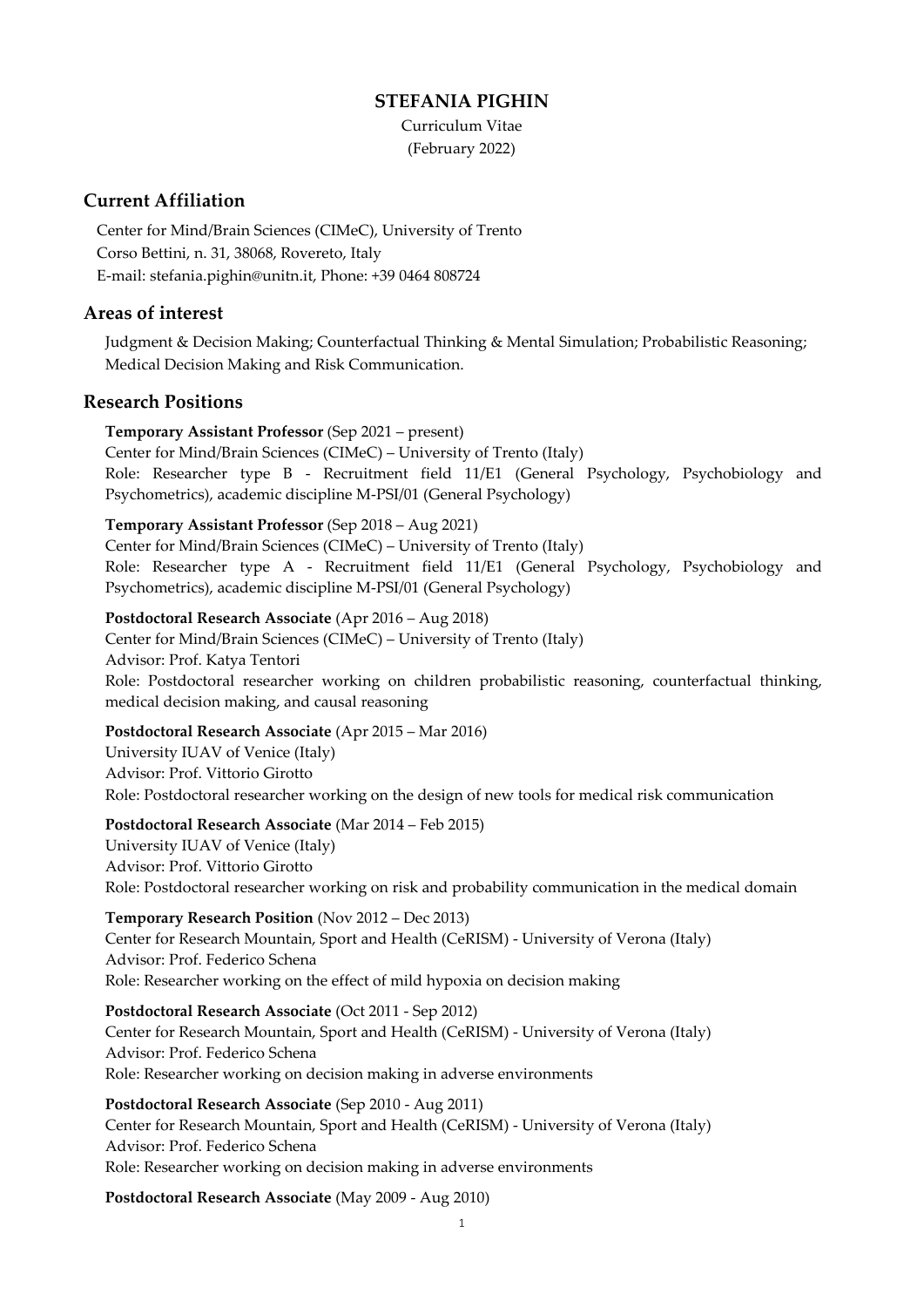Centre National de la Recherche Scientifique – University of Toulouse (France) Advisor: Prof. Jean-François Bonnefon Role: Researcher working on probabilistic reasoning in medical decision making

## **Other research experiences**

**Temporary Research Fellow** (March 2004 – Apr 2009) Department of Cognitive Sciences and Education – University of Trento (Italy) Advisor: Prof. Lucia Savadori Role: Researcher working on the European Project SAFE (*Special Non-Invasive Advances in Foetal and Neonatal Evaluation Network*)

### **Doctoral research experience** (2005)

Psychology Department, Trinity College Dublin (Ireland) Supervisor: Prof. Ruth Byrne Role: Researcher working on mental simulation and post decisional counterfactual thinking

### **Research internship** (2002 – 2003)

University IUAV of Venice (Italy) Supervisor: Prof. Vittorio Girotto Role: Researcher working on children probabilistic reasoning and on post decisional counterfactual thinking

## **Academic degrees**

**National Qualification for the Associate Professorship in General Psychology, Psychobiology, and Psychometrics** (11/E1) (04/2018 - 04/2024) "Abilitazione Scientifica Nazionale" - DD n. 222/2012 - (Italy)

### **PhD in Cognitive Sciences and Education** (2003 – 2006)

Department of Cognitive Sciences and Education – University of Trento (Italy) Supervisors: Prof. Vittorio Girotto & Prof. Lucia Savadori Thesis: "Counterfactual thoughts about experienced, observed and narrated events"

#### **Master Degree in Psychology** (1997 – 2003)

Department of Psychology – University of Trieste (Italy) Supervisor: Prof. Vittorio Girotto Thesis: "An actor-reader effect in post decisional counterfactuals"

## **Involvement in funded research projects**

|           | 2020-present "Migliorare la comprensione dei risultati dei test diagnostici grazie all'Intelligenza Cognitivo-<br>Artificiale – $CAI-3''$<br>University of Trento "Covid-19"                       |
|-----------|----------------------------------------------------------------------------------------------------------------------------------------------------------------------------------------------------|
| 2013-2014 | "Effetto dell'esercizio fisico in ambiente freddo e ipossico sulle decisioni in condizione di<br>rischio"<br>University of Trento "Universiadi 2013"                                               |
| 2010-2011 | "Problem solving e decisione: aspetti logici, psicologici e neuroscientifici nell'ambito della<br>giustizia penale"<br>Italian Ministry of University and Scientific Research<br>PRIN Grant RP5RNM |
| 2003-2009 | "Special Non-Invasive Advances in Foetal and Neonatal Evaluation Network"<br>European Commission – The Sixth Framework Programme<br>Grant no. 503243                                               |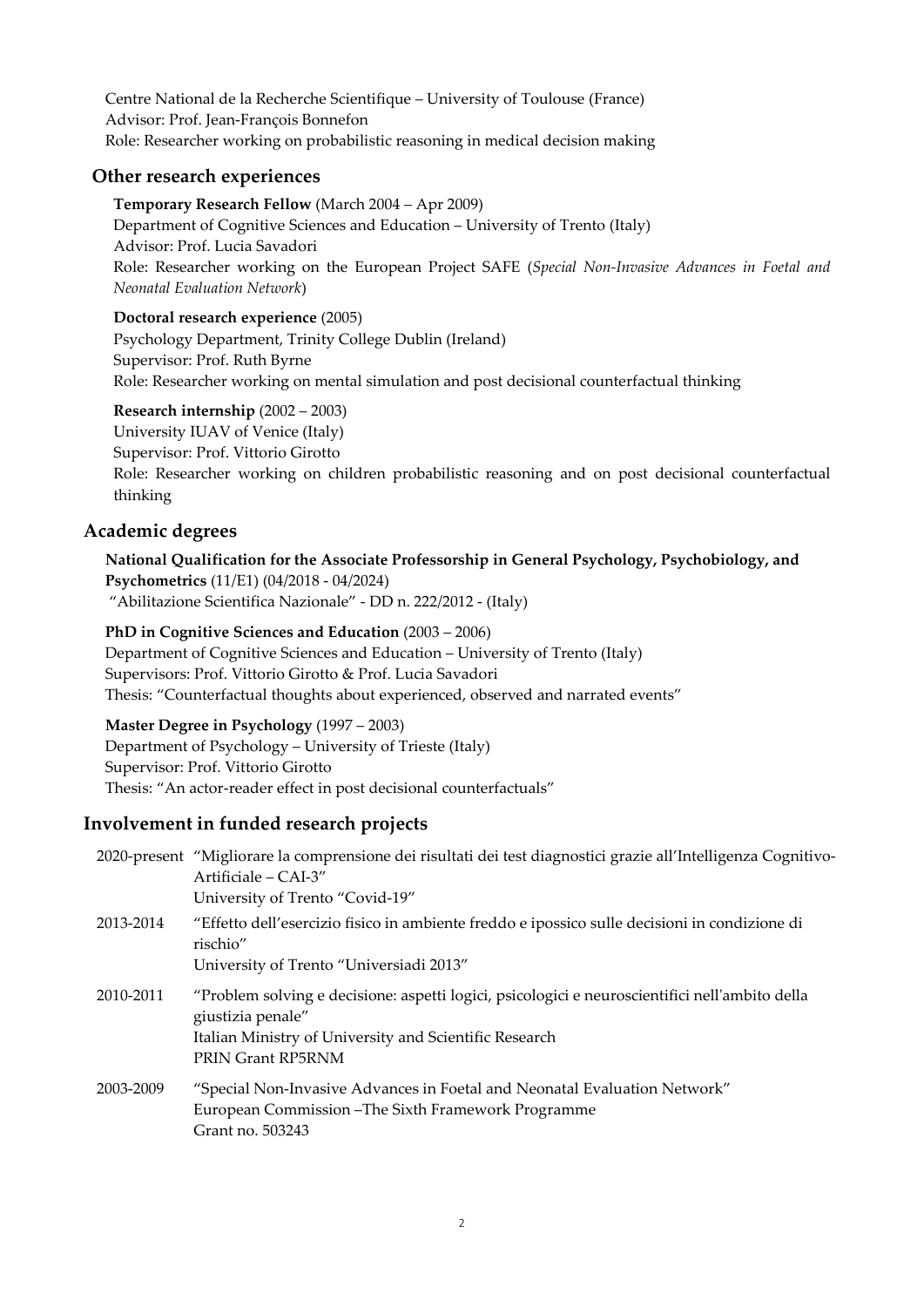## **Workshop and conference organization**

**"17 Annual Conference of the Italian Association of Cognitive Science"** International conference, Noto, Italia – 13/15 Dec 2021

#### **"6th International Conference on Thinking"**

International conference, Venezia, Italia – 21/23 Aug 2008

#### **"Giudizio e Decisione"**

Giornata in onore di Michel Gonzalez, Venezia, Italia – 02 Oct 2014

### **Professional memberships**

**Scientific Boards** 2020-present: AISC – Italian Association for Cognitive Science

**Scientific Societies**

European Association for Decision Making (EADM)

### **Reviewing activity**

#### **Ad-hoc reviewer for academic journals**:

Cognition; Journal of experimental psychology: Memory, learning and cognition; Judgment and Decision Making; Medical Decision Making; Memory & Cognition; Organizational behavior and human decision processes; Patient Education and Counseling; Psychological Research; Quarterly Journal of Experimental Psychology; Quarterly Research for Exercise and Sport; Stress: The International Journal on the Biology of Stress

**Reviewer for funding agency:** The Leverhulme Trust, UK

## **Teaching experiences**

**Professor** (2021-2022, 42h) Center for Mind/Brain Sciences (CIMeC) – University of Trento (Italy) Course: "Advance topics of Reasoning and Decision Making"

**Professor** (2019-2020; 2020-2021; 2021-2022; 21h) Center for Mind/Brain Sciences (CIMeC) – University of Trento (Italy) Course: "Foundation of Cognitive Psychology & Neuroscience II"

**Professor** (2019-2020; 2020-2021, 13h) Center for Mind/Brain Sciences (CIMeC) – University of Trento (Italy) Course: "Advanced Cognitive Psychology and Neuroscience"

**Professor** (2019-2020: 2020-2021, 27h) Center for Mind/Brain Sciences (CIMeC) – University of Trento (Italy) Course: "Advance topics of Reasoning and Decision Making"

**Professor** (2018-2019, 16h) Center for Mind/Brain Sciences (CIMeC) – University of Trento (Italy) Course: "Foundation of Cognitive Psychology"

**Guest Lecturer** (Oct 2017, 6 h) Center for Mind/Brain Sciences (CIMeC) – University of Trento (Italy) Course: "Psychology of Thinking", tenured professor Katya Tentori

**Guest Lecturer** (Nov 2016, 6 h) Center for Mind/Brain Sciences (CIMeC) – University of Trento (Italy) Course: "Psychology of Thinking", tenured professor Katya Tentori

**Adjunct professor** (Sep 2015 – Jun 2016, 30 h) University IUAV of Venice (Italy)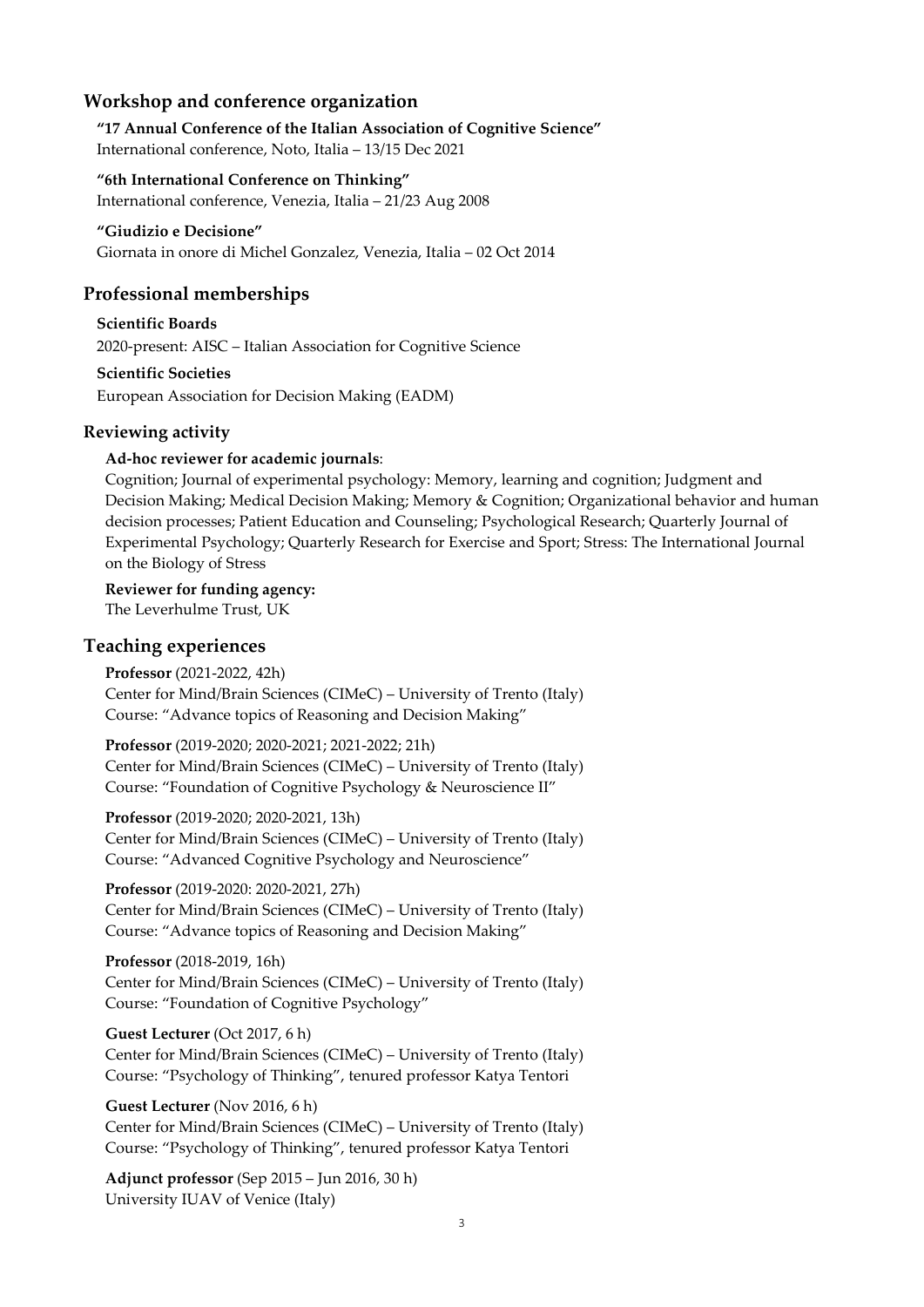Course: "Fundamentals of general psychology"

**Guest Lecturer** (Mar 2015, 8 h) University IUAV of Venice (Italy) Course: "Psychology of Thinking", tenured professor Vittorio Girotto

**Guest Lecturer** (Nov 2014 – Dec 2014, 10 h) University IUAV of Venice (Italy) Course: "Fundamentals of general psychology", tenured professor Vittorio Girotto

**Guest Lecturer** (May 2014, 6 h) University IUAV of Venice (Italy) Course: "Psychology of Thinking", tenured professor Vittorio Girotto

#### **Other academic services**

#### **Research advisory and mentoring**

**Postdoctoral researchers** Benjamin Timberlake (CIMeC, University of Trento)

**PhD students** Alessandro Bogani (PhD in Cognitive and Brain Sciences, University of Trento)

**Graduate students** Lissi Schoenneger (Degree in Cognitive Science, CIMeC, University of Trento)

#### **Undergraduate students**

Laura Bormolini (Degree in Interfaces and communications technologies, DiPSCo, University of Trento – Co-supervisor: Prof. Katya Tentori)

#### **Doctoral Services**

**Member of the Executive Committee of the following PhD program** 2019 – present "Cognitive and Brain Sciences", CIMeC, University of Trento

**Member of the Steering Committee of the following PhD programs**  2018 – present "Cognitive and Brain Sciences", CIMeC, University of Trento

#### **Invited talks**

**Pighin, S.** "How to improve public interpretation of probabilistic test results: Distributive assessments of chances" presso Faculté de droit, des sciences criminelles et d'administration publique dell'Université de Lausanne, Losanna, Svizzera. April 2017.

**Pighin, S.** "Mild Hypoxia & Decision Making under Risk". Meeting "Giudizio e Decisione – Giornata in onore di Michel Gonzalez", Venezia, Italia. October, 2014.

**Pighin, S., Bonini, N., Savadori, L., Hadjichristidis, C., & Schena F.** "Mild hypoxia and Decision Making under Risk". International Workshop "Risk and Social Preferences", Trento, Italia. October, 2012.

**Pighin, S., Bonnefon, J., Savadori, L.** "Valutazione e comunicazione dei rischi nella diagnosi prenatale". Workshop: Vedere la decisione migliore, Venezia, Italia. March, 2010.

### **Refereed conference**

**Bogani, A., Tentori, K., Ferrante, D., & Pighin, S.** – Talk – "To what extent does counterfactual thinking prepare us for the future?". 17<sup>th</sup> Annual Conference of the Italian Association of Cognitive Science, Noto, Italy. December, 2021.

Pighin, S., Byrne, R. & Tentori, K. - Talk - ""If only" counterfactual thoughts in social dilemma games". IAREP-SABE 2021 Annual Conference of the International Association for Research in Economic Psychology – Virtual Conference. July, 2021.

**Pighin, S., Girotto, V. & Tentori, K.** – Poster presentation – "Children's quantitative Bayesian inferences".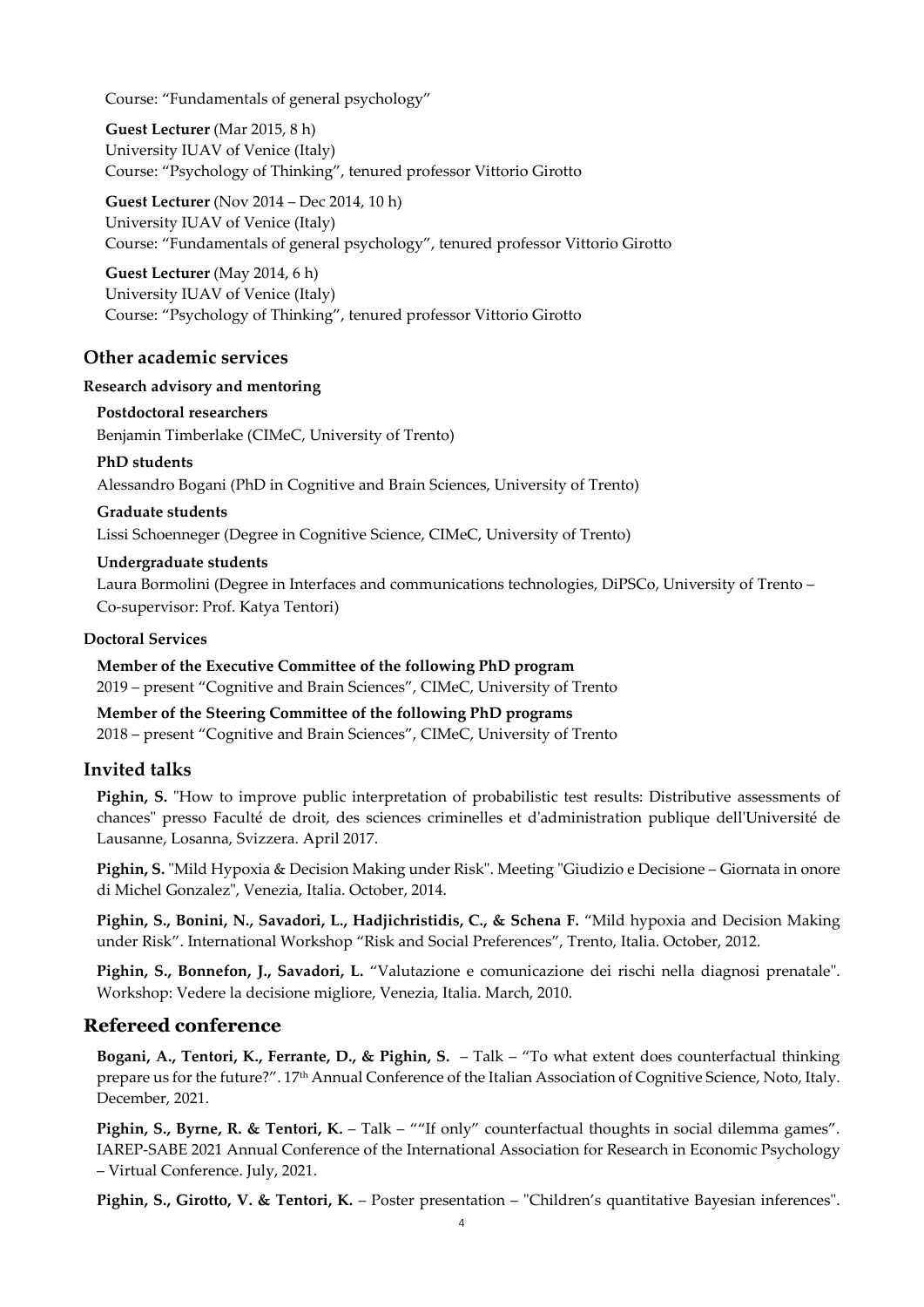Ten years of Mind/Brain Sciences at the University of Trento, Rovereto (TN), Italia. November, 2017.

**Pighin, S., Tentori, K., & Girotto, V.** – Talk – "Children Bayesian inferences from natural frequencies & number of chances". Meeting in Memory of Vittorio Girotto, London, UK. July, 2016.

**Girotto, V., & Pighin, S.** – Talk – Errors in diagnostic reasoning: reliable and unreliable remedies". The 9th London Reasoning Workshop. London, UK. July, 2015.

**Bonini, N., Pighin, S., Rettore, E., Savadori, S., Schena, F., Tosi, P., Zec, S.** – Talk – Cognitive biases in the mountaineers' assessment of the avalanche risk". International Congress Mountain, Sport & Health, Rovereto (TN), Italia. December, 2013.

**Savadori, S., Pighin, S., Bonini, N., Andreozzi, L., Pellegrini, B., Schena, F.** – Talk – "Risky decisions in winter mountain sports". Winter Universiade Conference 2013, Rovereto (TN), Italia. December, 2013.

**Pighin, S., Bonini, N., Savadori, L., Hadjichristidis, C., Antonetti, T., & Schena F.** – Talk – "Deciding under Hypoxia: Increased Risk Seeking at Simulated High Altitude". International Congress Mountain, Sport & Health, Rovereto (TN), Italia. November, 2011.

**Pighin, S., Bonini, N., Savadori, L., Hadjichristidis, C., Antonetti, T., Schena F.** – Poster presentation – "Simulated Altitude and risk taking: higher reflection effect in 3000 m than on sea level". Subjective Probability, Utility, and Decision Making Conference, Kingston upon Thames, UK. August, 2011.

**Pighin, S., Bonnefon, J.F. & Savadori, L.** – Talk – "Overcoming number numbness in Prenatal Risk Communication". European Society for Risk Analysis –Annual Conference, London, UK. June, 2010.

**Savadori L., Barilli E., Pighin S.** – Talk – "Influence of the perceived severity of disease on probability sensitivity". Annual Meeting of the Society for Risk Analysis, Boston, USA. December, 2008.

**Savadori L., Barilli E., Pighin S., Siegrist M., Tyszka T., Mullet E.** – Poster presentation – "Un corso on-line di comunicazione del rischio nella diagnosi prenatale." Congresso nazionale Associazione italiana di psicologia: sezione di psicologia sperimentale, Padova, Italia. September 2008.

**Pighin S., Byrne R., Ferrante D., Gonzalez M., & Girotto V.** – Talk – "Cognitive empathy and counterfactual thinking". 6th International Conference on Thinking, Venezia, Italia. August, 2008.

**Pighin S.** –Talk – "Psychological aspects of risk assessment in NIPD". SAFE General Assembly, Tarragona, Spagna. May, 2008.

**Barilli E., Savadori L., Pighin S., Siegrist M., Tyszka T., Mullet E.** – Talk – "Risk communication aid. A free web tutorial for communicating risk in prenatal diagnosis." 20th European Congress of Obstetrics and gynecology (EBCOG) and 18th Portuguese Congress of Obstetrics and ginecology (PCOG), Lisbona, Portogallo. March, 2008.

**Savadori, L., Pighin, S., Barilli, E., Cremonesi, L., Ferrari, A., Ferrari M.** – Talk – "Comunicare il rischio clinico: quando a numeri assoluti più grandi corrispondono probabilità percepite più piccole". Congresso Annuale Associazione Italiana di Psicologia - Sezione di Psicologia Sperimentale, Rovereto, Italia. September, 2007.

**Barilli, E., Savadori, L., Pighin, S., Siegrist, M., Tyszka, T., Mullet, E.** – Poster presentation – "Come comunicare il rischio ai pazienti? Un tutorial on-line per medici, staff clinico ed educatori delle professioni sanitarie". Congresso Annuale Associazione Italiana di Psicologia - Sezione di Psicologia Sperimentale, Rovereto, Italia. September, 2007.

**Girotto, V., Pighin, S., Byrne, R., Ferrante, D. & Gonzalez. M.** – Talk – "Focussing effects in counterfactual thinking". International Meeting on Mental Models and Reasoning, Dublin, Ireland. March, 2006.

**Pighin S., Girotto V., Gonzalez, M., Savadori L. & Barilli E.** – Talk – "How to achieve a better understanding of test accuracy in prenatal diagnosis". CNAPS - Fourth International Conference on Circulating Nucleic Acids in Plasma and Serum, London, UK. September, 2005.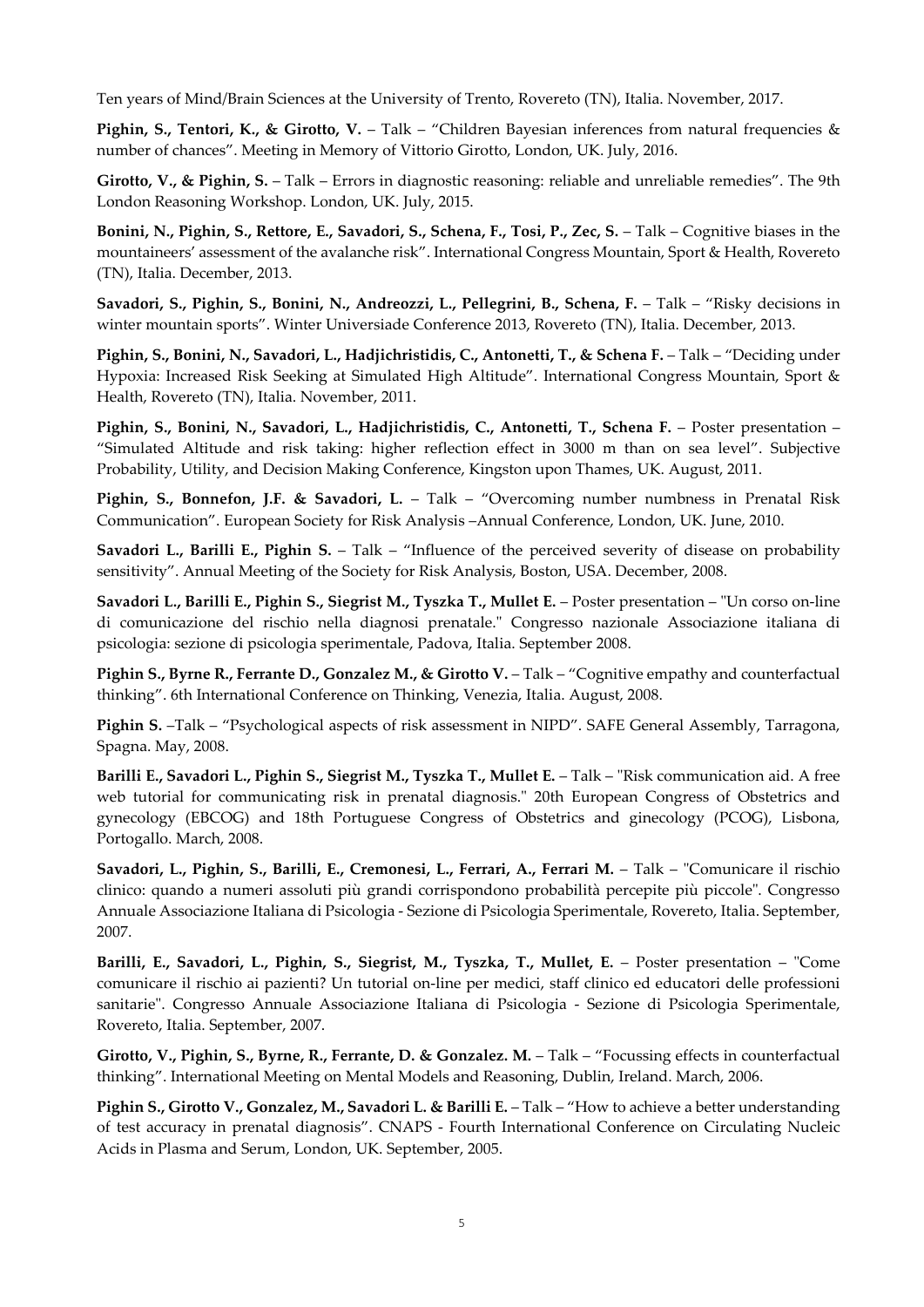**Barilli E., Savadori L., Pighin S. & Rumiati R.** – Talk – "The use of simulation heuristic to increase numerical risk comprehension". CNAPS - Fourth International Conference on Circulating Nucleic Acids in Plasma and Serum, London, UK. September, 2005.

**Savadori L., Pighin S., Barilli E., Rumiati R. & Tentori K.** – Talk – "Using Comparison Scenarios to Increase Risk Comprehension". SPUDM 20 - Biennial Conference on Subjective Probability, Utility and Decision Making, Stockholm, Sweden. August, 2005.

**Girotto V., Ferrante D. & Pighin S.** – Talk – "Counterfactual Decisions". Meeting Happiness, Economics, and Interpersonal Relationships, Trento, Italia. December, 2004.

Girotto V., Ferrante D. & Pighin S. - Talk - "Counterfactual Decisions". V International Conference on Thinking, Leuven, Belgio. July, 2004.

#### **Publications in international peer-review journals**

**Tentori, K., Passerini, A., Timberlake, B., & Pighin, S. (2021)** The public's misunderstanding of vaccine efficacy. *Social Science & Medicine*, 289, 114273.

**Pighin, S., Byrne, R. & Tentori, K. (2021)** "If Only" Counterfactual thoughts about cooperative and uncooperative decisions in social dilemmas. *Thinking & Reasoning*, 1-33.

**Pighin, S., & Tentori, K. (2021).** Public's understanding of swab test results for SARS-CoV-2: an online behavioural experiment during the April 2020 lockdown. *BMJ open*, *11*(1), e043925.

**Mangiarulo, M., Pighin, S., Polonio, L., & Tentori, K. (2021).** The effect of evidential impact on perceptual probabilistic judgments. *Cognitive Science*, *45*(1), e12919.

**Stephan, S., Tentori, K., Pighin, S., & Waldmann, M.R. (2021)**. Interpolating Causal Mechanisms: The Paradox of Knowing More*. Journal of Experimental Psychology: General*. Doi:10.1037/xge0001016

**Pighin, S., & Tentori, K. (2021).** The challenge of mental simulation in preference-sensitive treatment decisions. *Translational behavioral medicine*, *11*(1), 276-278.

**Pighin, S., Bonini, N., Hadjichristidis, C., Schena, F., & Savadori, L. (2020).** Decision making under stress: mild hypoxia leads to increased risk-taking. *Stress*, *23*(3), 290-297.

**Bonini, N., Pighin, S., Rettore, E., Savadori, L., Schena, F., Tonini, S., & Tosi, P. (2019).** Overconfident people are more exposed to "black swan" events: a case study of avalanche risk. *Empirical Economics,* 57(4), 1443-1467.

**Tentori, K., Pighin, S., Divan, C., & Crupi, V. (2018).** Mind the gap: Physicians' assessment of patients' importance weights in localized prostate cancer. *Plos One*, 13(7): e0200780.

**Pighin, S., Tentori, K., Savadori, L., & Girotto, V. (2018)**. Fostering the understanding of positive test results. *Annals of Behavioral Medicine*, 52, 909–919.

**Brase, G., Pighin, S., & Tentori, K. (2018)**. (Yet) Another chance for good reasoning? A commentary and reply on Pighin, Tentori, and Girotto (2017). *Psychonomic Bulletin & Review*, 25, 1220–1223.

**Pighin, S., Girotto, V., & Tentori, K. (2017).** Children's quantitative Bayesian inferences from natural frequencies and number of chances. *Cognition*, *168*, 164-175.

**Pighin, S., Tentori, K., & Girotto, V. (2017)**. Another chance for good reasoning. *Psychonomic Bulletin & Review*, *24*(6), 1995-2002.

**Pighin, S., Gonzalez, M., Savadori, L., & Girotto, V. (2016)**. Natural frequencies do not foster public understanding of medical test results. *Medical Decision Making, 36*(6), 686-91.

**Pighin, S., Savadori, L., Bonini, N., Andreozzi, L., Savoldelli, A., & Schena, F. (2015)**. Acute exercise increases sex differences in amateur athletes' risk taking. *International Journal of Sports Medicine, 94*(10), 858-863.